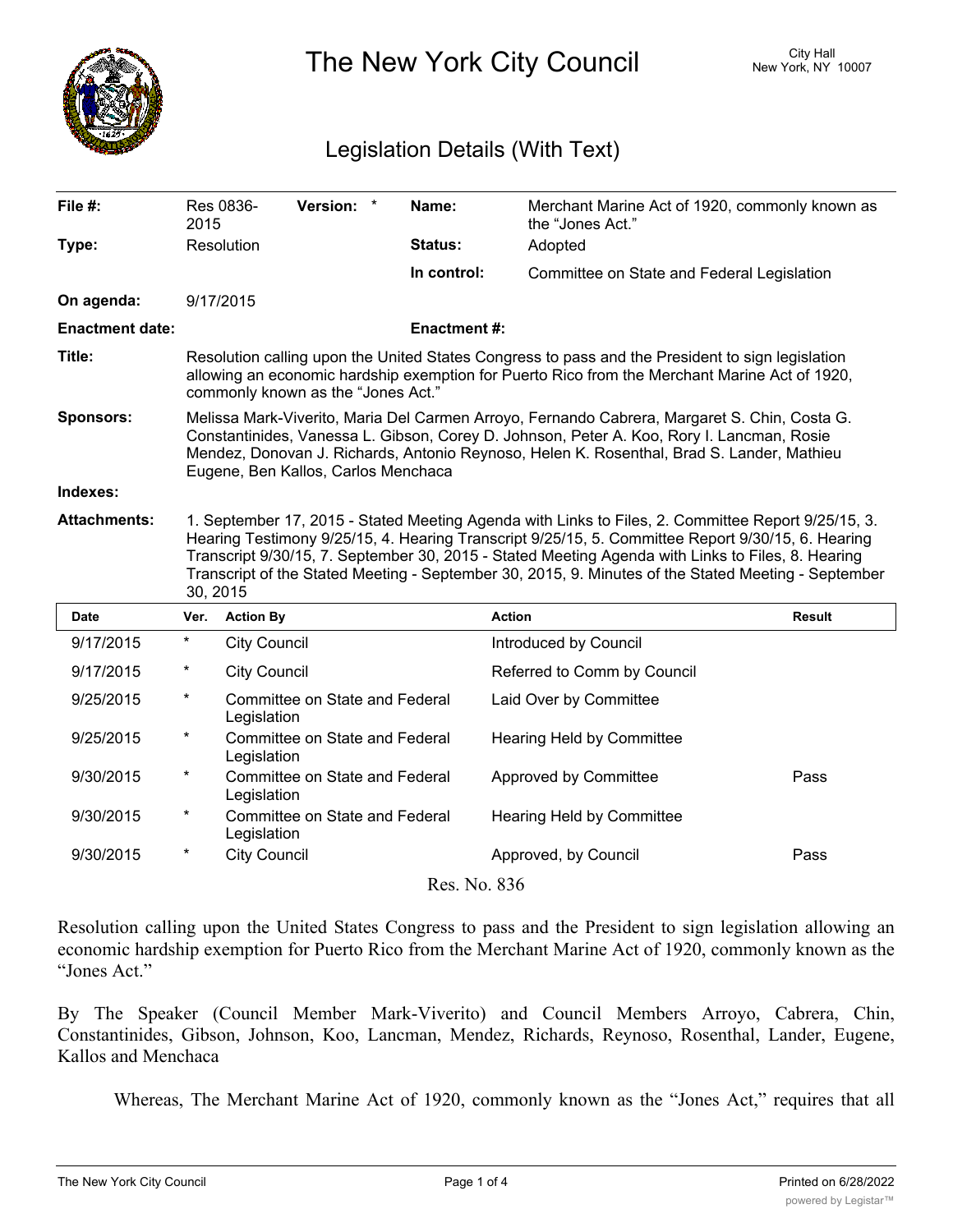shipping between United States (U.S.) ports be conducted by U.S. built, flagged, crewed and owned vessels; and

Whereas, The Jones Act was originally intended to promote and maintain a merchant marine industry for the sake of domestic commerce and provide appropriate vessels and trained crews ready to assist the U.S. Navy and military in time of war or national emergency; and

Whereas, Puerto Rico, a U.S. territory and island in the Caribbean, is almost entirely reliant on shipping for the receipt of goods; and

Whereas, Therefore, the requirements of the Jones Act affect the cost of nearly every product Puerto Ricans consume; and

Whereas, According to a 2012 report by the New York Federal Reserve, the cost of shipping a 20 foot container to Puerto Rico from the East Coast of the U.S. was twice the cost of delivering the same container to nearby ports in the Dominican Republic or Jamaica; and

Whereas, According to a 2013 Government Accountability Office (GAO) report, Puerto Rico's freight shipping needs are primarily met by four carriers with a combined fleet of 17 vessels with an average age of 39 years for containerships and 31 years for barges; and

Whereas, According to the U.S. Energy Information Administration, per capita, Puerto Rican energy usage is two-fifths less than that of mainland Americans, yet their cost of electricity, approximately 27 cents per kilo-watt hour, is twice the average cost on the mainland; and

Whereas, A principal reason for high energy costs is Puerto Rico's reliance on expensive petroleum to generate electricity, due in part, to a limited universe of Jones Act qualified carriers for its bulk cargo needs; and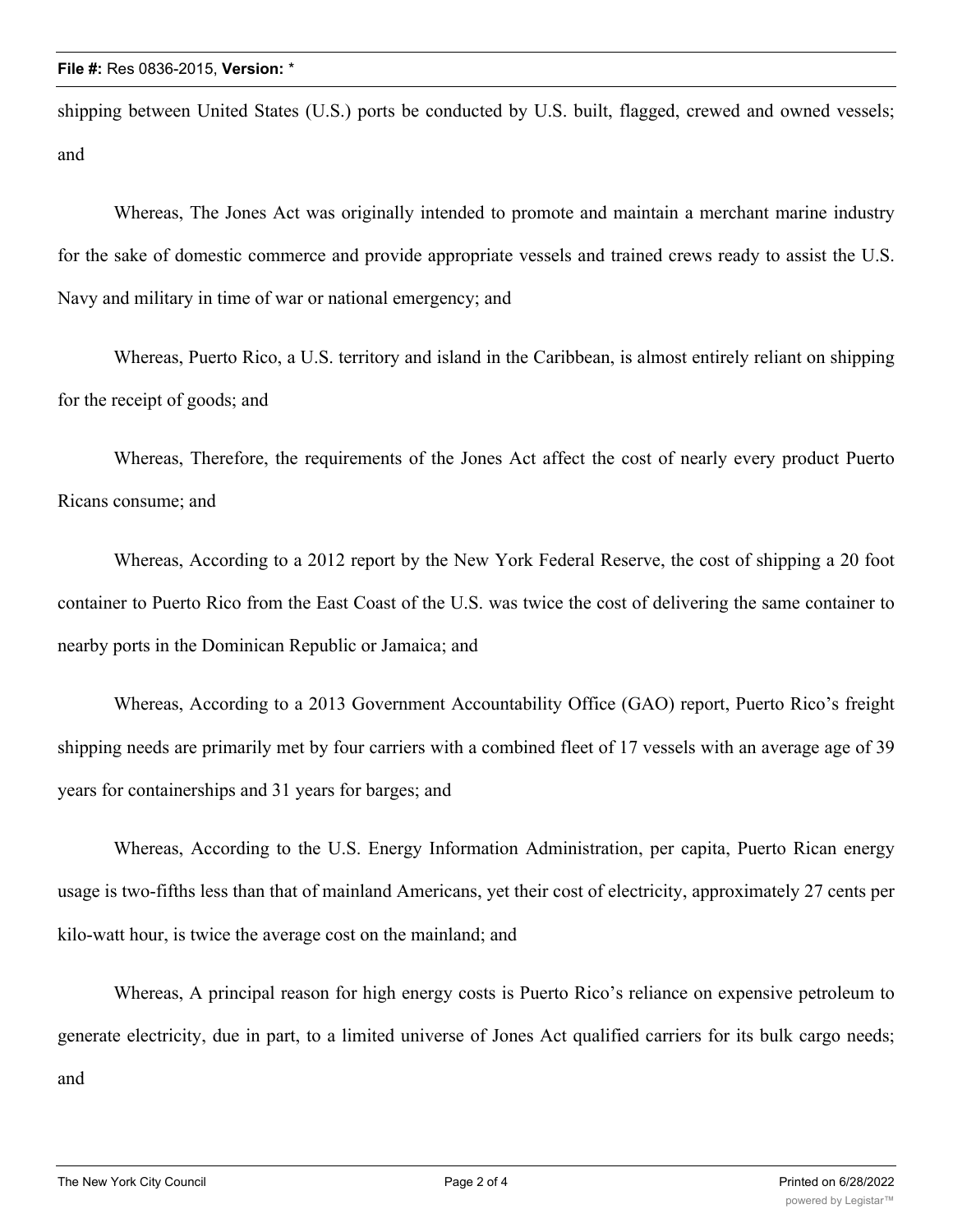## **File #:** Res 0836-2015, **Version:** \*

Whereas, A 2013 GAO report identified three Jones Act carriers with a total of six vessels, available on a limited basis, that serve Puerto Rico's bulk cargo needs, such as petroleum and grain; and

Whereas, Limited availability of Jones Act qualified bulk cargo carriers has obliged Puerto Rico to import oil and gas from foreign sources; and

Whereas, The Puerto Rico Electric Power Authority had planned to expand its use of liquefied natural gas (LNG), but expressed concerns, cited in the GAO report, regarding the availability of Jones Act qualified vessels capable of shipping cheaper LNG from the U.S.; and

Whereas, Puerto Rico's economy is currently in great financial distress as the island's residents are experiencing an unemployment rate of 12.6%, which is more than twice the national average, and a poverty rate nearly double that of Mississippi, the poorest state in the Union; and

Whereas, According to a recent Puerto Rican government commissioned report by International Monetary Fund economist, Anne Krueger, the Puerto Rican economy has seen virtually no growth since 1996; and

Whereas, In this climate of falling revenues and rising costs, Puerto Rico's government has accrued a debt in excess of \$73 billion dollars that it simply cannot pay; and

Whereas, There is wide consensus that costs associated with the Jones Act are a drag on the Puerto Rican economy and hinder Puerto Rico's ability to grow its way out of this crisis; and

Whereas, The aged fleet of freight vessels serving Puerto Rico neither promote the shipbuilding industry, nor provide up to date vessels for maritime emergency needs, as was the original Jones Act intent; and

Whereas, Exemption from the Jones Act is not without precedent for United States territories as the U.S. Virgin Islands are exempt from the Jones Act; and